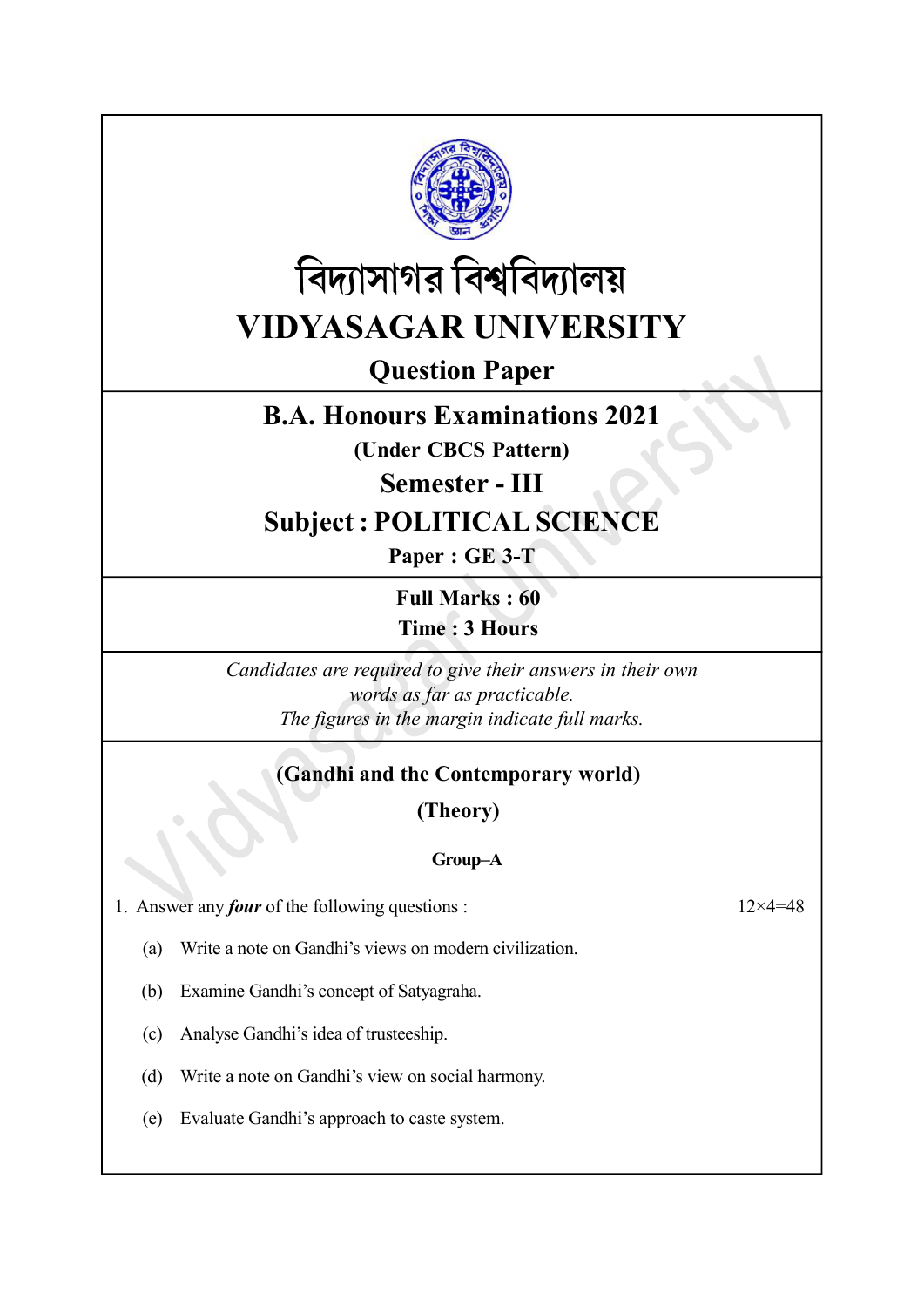- (f) Discuss the Gandhian concept of Swaraj.
- (g) Write a note on the pacifist movements after Gandhi.
- (h) Examine the idea of swadeshi according to Gandhi.

### Group–B

2. Answer any six of the following questions :  $2 \times 6 = 12$ 

- (a) What is Satyagraha, according to Gandhi ?
- (b) What is Ahimsa, accrording to Gandhi ?
- (c) Write the name of a book written by Gandhiji.
- (d) Define tolerance according to Gandhi.
- (e) Write the parposes of Kheda Movement.
- (f) What is Popular culture ?
- (g) Write the meaning of Swaraj according to Gandhi.
- (h) Write Gandhian views on development.
- (i) What is Gandhigiri ?
- (j) Write on Gandhi's idea on racism.

## বঙ্গানুবাদ

### বিভাগ-ক

১. নিম্নলিখিত যে কোনো চারটি প্রশ্নের উত্তর দাও ঃ

 $52\times8=86$ 

- (ক) আধুনিক সভ্যতা বিষয়ে গান্ধীজীর ধারণা সম্পর্কে টীকা লেখ।
- (খ) সত্যাগ্রহ সম্পর্কে গান্ধীজীর ধারণা ব্যাখ্যা কর।
- (গ) অছি ব্যবস্থা বিষয়ে গান্ধীজীর চিন্তাভাবনা বিশ্লেষণ কর।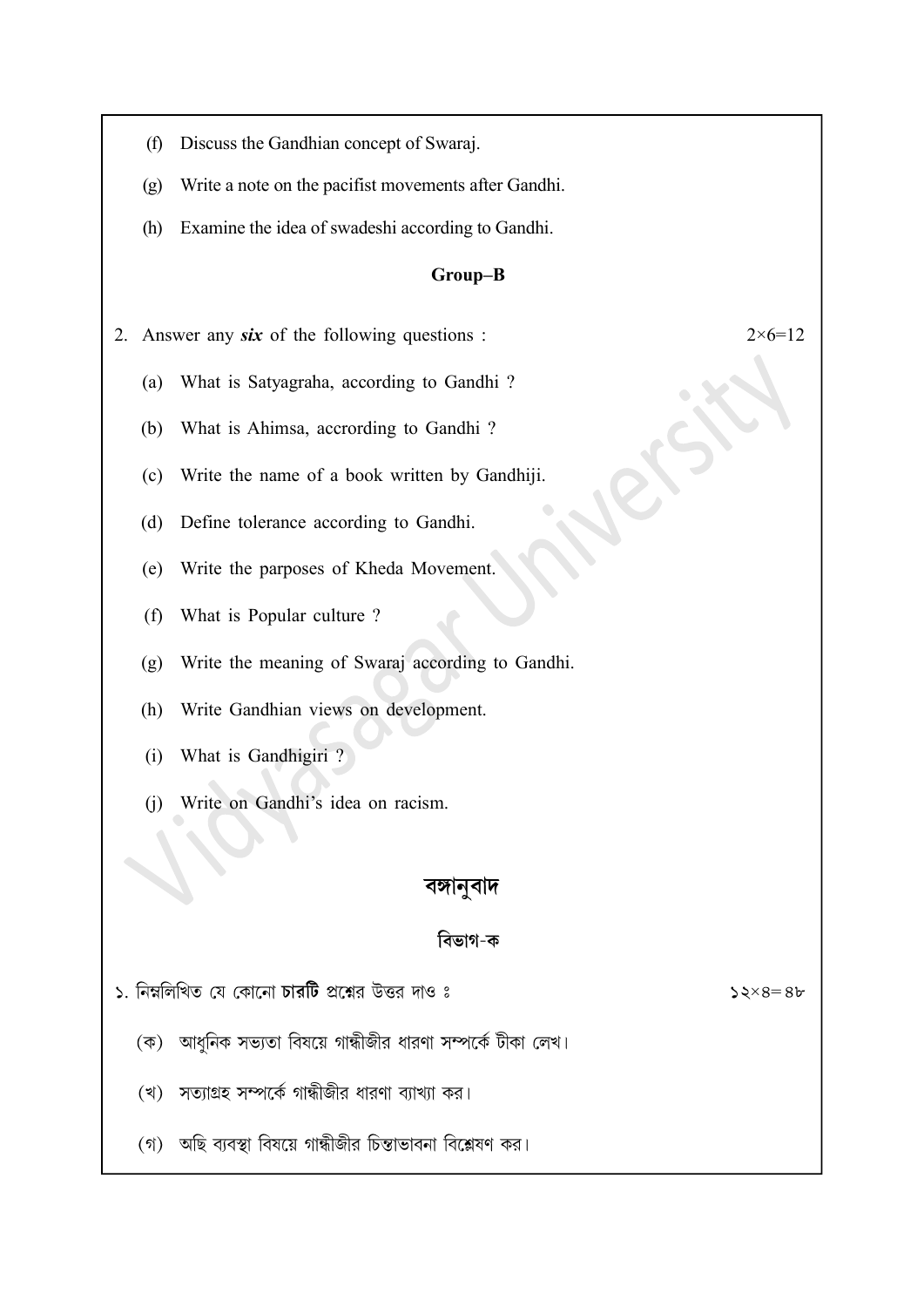- (ঘ) সামাজিক সম্প্রীতি বিষয়ে গান্ধীজীর ধারণা সম্পর্কে টীকা লেখ।
- (ঙ) জাত ব্যবস্থা বিষয়ে গান্ধীজীর দৃষ্টিভঙ্গির মূল্যায়ন কর।
- (চ) স্বরাজ সম্পর্কে গান্ধীজীর ধারণা আলোচনা কর।
- (ছ) গান্ধী পরবর্তী শান্তিবাদী আন্দোলনগুলো সম্পর্কে টীকা লেখ।
- (জ) স্বদেশী সম্পর্কে গান্ধীজীর ধারণা ব্যাখ্যা কর।

### বিভাগ-খ

২. নিম্নলিখিত যে কোনো ছয়টি প্রশ্নের উত্তর দাও ঃ

- (ক) গান্ধীজীর মতে সত্যাগ্রহ কি?
- (খ) অহিংসা কি, গান্ধীজীর মতে?
- (গ) গান্ধীজীর লেখা একটি গ্রন্থের নাম লেখ।
- (ঘ) সহনশীলতা সম্পর্কে গান্ধীজীর ধারণা সংজ্ঞায়িত কর।
- (ঙ) খেদা আন্দোলনের উদ্দেশ্য লেখ।
- (চ) জনপ্ৰিয় সংস্কৃতি (Popular culture) বলতে কি বোঝায়?
- (ছ) গাম্বীজীর মতানুসারে স্বরাজের অর্থ লেখ।
- (জ) উন্নয়ন বিষয়ে গান্ধীজীর মত লেখ।
- (ঝ) গান্ধীগিরি বলতে কি বোঝায়?
- (এঃ) বর্ণবাদ সম্পর্কে গান্ধীজীর ধারণা লেখ।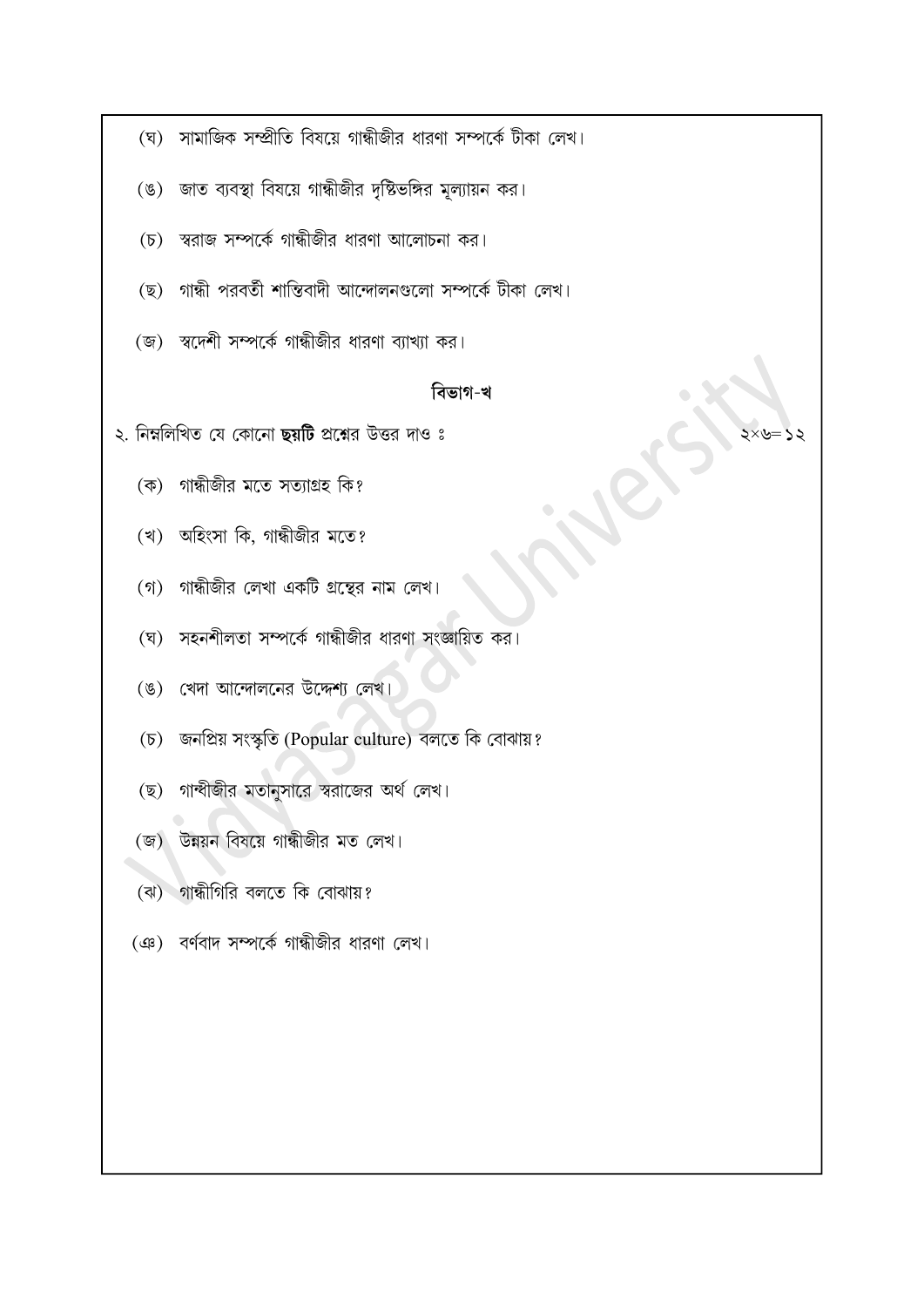## Santali Version

#### $0700909 - 8$

 $\alpha$ . yawar ge Therea. bobpa segarg oepar ap ye  $-$  12×4 = 48

- $\delta$ . CMWMG LOVAGOON VALOG DZ GMEGAANA MG GAMDOZ AGADMOZ  $121000.000$
- $O.$  La $O$ Galengay at  $O2$  gale  $O2$  in the candal  $O2$  in  $O2$  in  $O2$  in  $O2$
- $G.$   $20.97$   $0$ 2020 $0.99$   $0.7$   $0.26$   $0.52$   $0.69$  $0.97$   $0.99$   $0.07$   $0.07$   $0.02$   $0.02$  $600200$   $121$
- $s$ . Lauanto Laubstot vilag se gabratut ag Raaseea tribaoe  $D700.00$   $D90.021$
- $P.$   $D.07$   $D.02$   $D.03$   $D.03$   $D.04$   $D.05$   $D.05$   $D.07$   $D.08$   $D.07$   $D.09$  $U 21$
- $\mathfrak{A}$ . Kyadawa zazolajce gandanda ale qaadaca aloogacay qualo
- $b.$  galess oagsy lalooniast aysa ba kandao nyoa. ap yei
- $D.$  kydtzi atabaoz galttani ag PanDala midword paoz op (12)

#### $07009069 - 0$

- 0. yang ge obsbe ganar bobp secar oepa en us:  $2 \times 6 = 12$
- $\theta$ . GØL $\Omega$ AN $\lambda$  ag (120 02 L $\partial$ 06 $\partial$ G $\infty$ 20  $\theta$ 29 0 $\partial$ E $\theta$ ?
- $\circ$  0.  $\circ$  0207129.  $\circ$  022 $\circ$  , Galetarita ag (120 02?
	- g . ganDHiji ag miDta.f ol PuTHi reYag quTum ol me|
	- $G.$  kawackapaoa agabaoz gaicgsaida aig gsaisaca szcaig italcaska  $8P$   $121$
	- $P.$  bazen area pazzag beezken ap (12)
- $\mathfrak{D}$ .  $\mathfrak{D}$  $\mathfrak{D}$  $\mathfrak{D}$  $\mathfrak{D}$  $\mathfrak{D}$  $\mathfrak{D}$   $\mathfrak{D}$   $\mathfrak{D}$   $\mathfrak{D}$   $\mathfrak{D}$  (popular culture)  $\mathfrak{Q}$   $\mathfrak{D}$   $\mathfrak{D}$   $\mathfrak{D}$   $\mathfrak{D}$   $\mathfrak{D}$   $\mathfrak{D}$   $\mathfrak{D}$   $\mathfrak{D}$   $\mathfrak{D$
- $h.$  gandaying aig (19090 os Kasyan 2scaig (1203a ad (131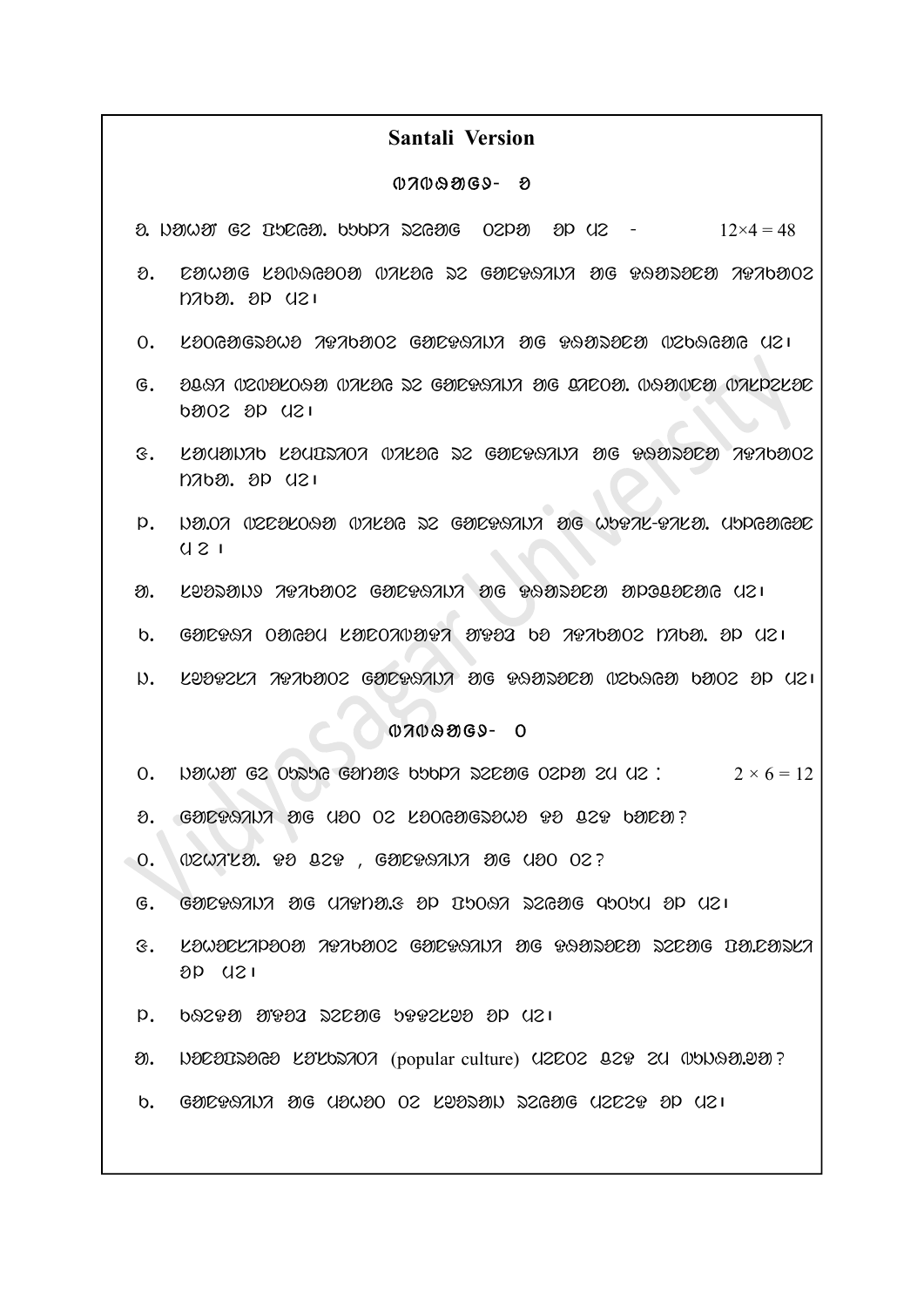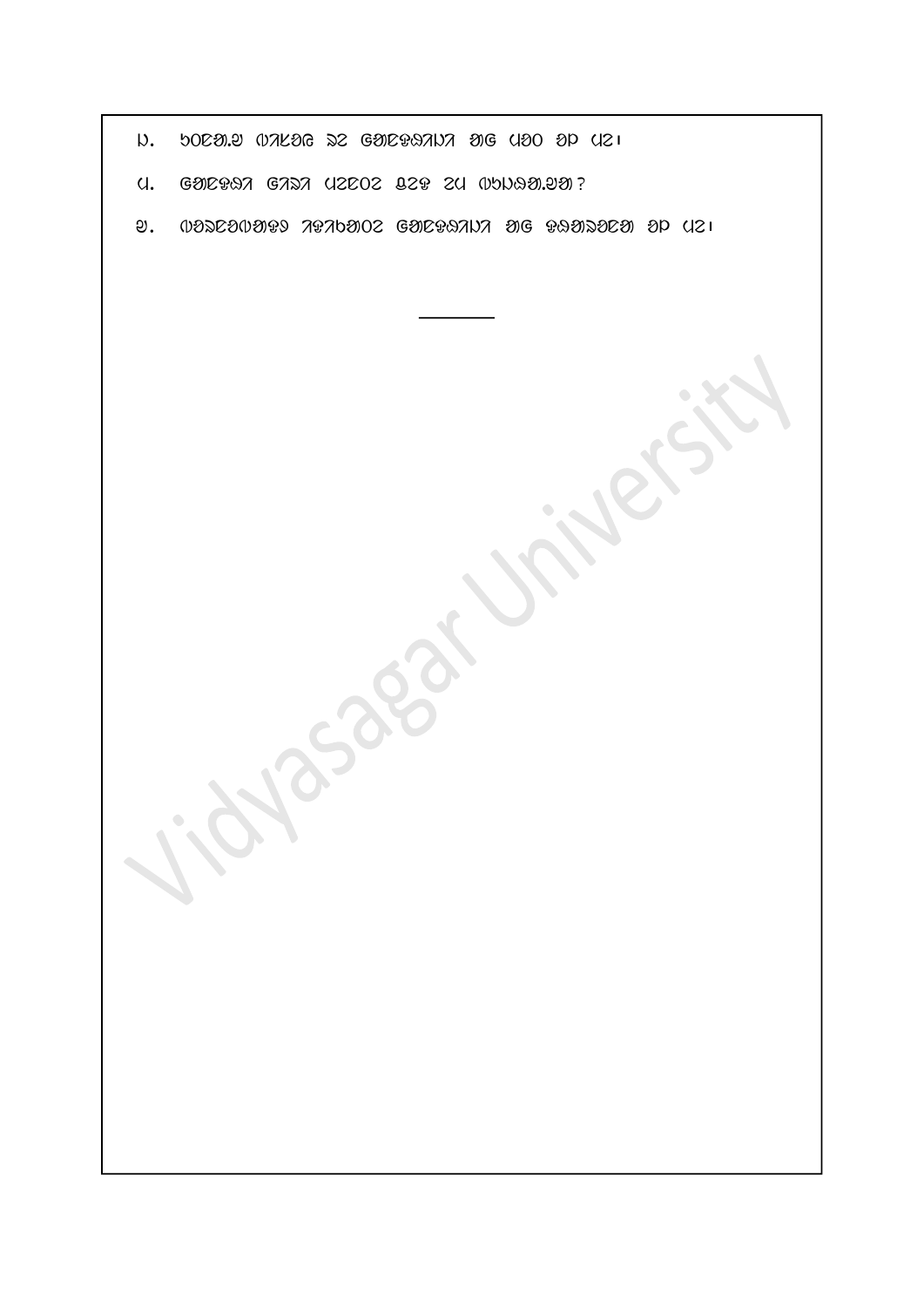# Or, Paper - GE-3T (Understanding Ambedkar)

### (Theory : Marks - 60)

#### Group–A

1. Answer any *four* of the following questions :  $12 \times 4 = 48$ 

(a) Examine Ambedkar's critique of the Hindu social order.

(b) Discuss the social thought of Ambedkar.

(c) Examine Ambedkar's views on Religion and Conversion.

(d) Write a note on Ambedkar's views on democracy and citizenship.

(e) How did Ambedkar views on the status of women in the Indian society.

(f) Evaluate Ambedkar's role in the framing of the Indian Constitution.

(g) Discuss how rights and representations are complementary to one another.

(h) Trace the history of emergence of Dalits as a social force in contemporary Indian politics.

### Group–B

2. Answer any six of the following questions :  $2 \times 6 = 12$ 

(a) Mention two major writings of Ambedkar.

(b) What is religion, according to Ambedkar ?

(c) What is the fundamental issue of Ambedkar's socio political thinking ?

(d) Point out two features of Hindu Code Bill.

(e) What is Ambedkar's view about citizenship ?

(f) In which year the Poona Accord was signed ?

(g) What is Ambedkar's views on right ?

(h) In which year the Constituent Assembly of India was convened ?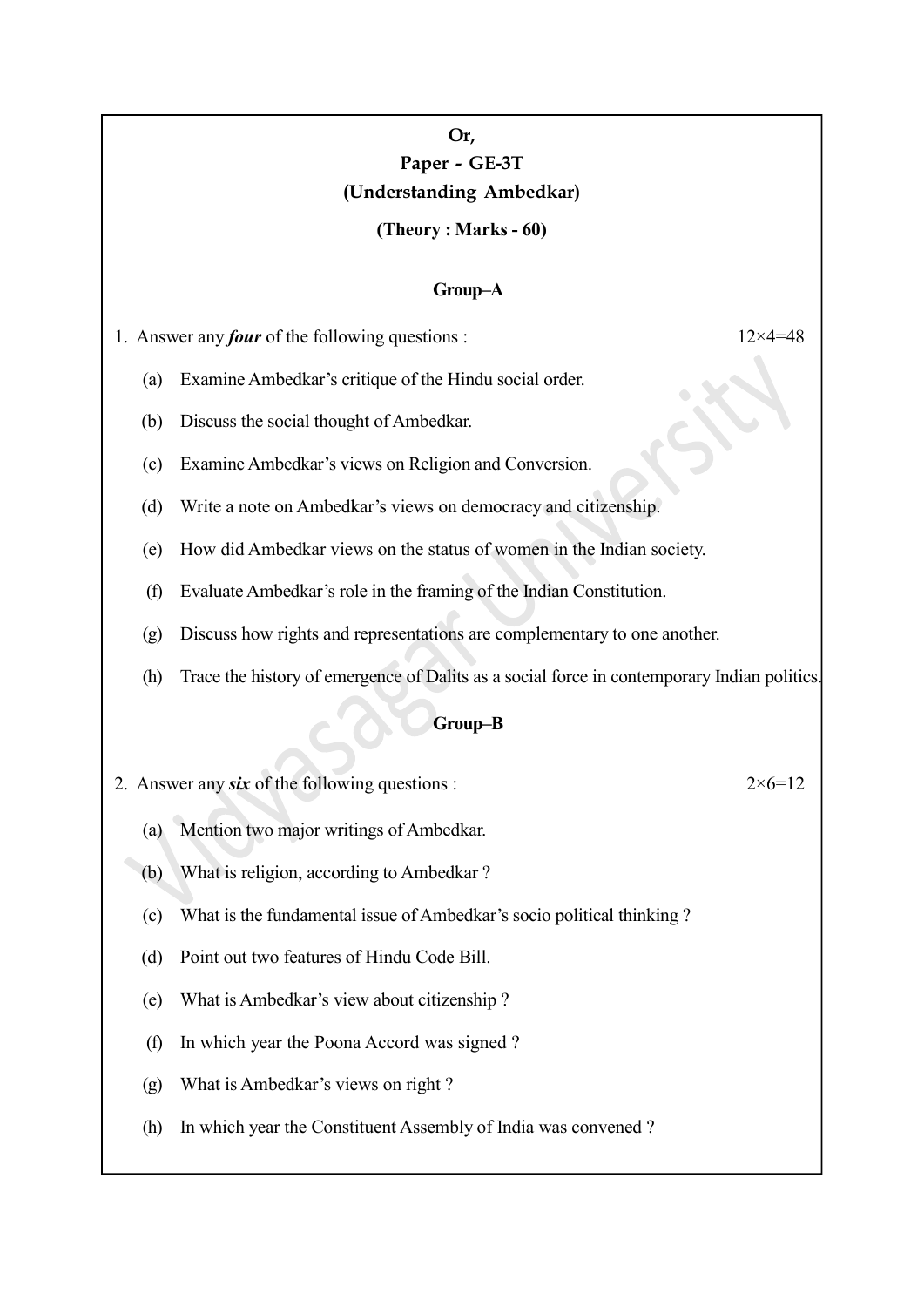- Mention the name of two dalit thinkers contemporary to Ambedkar.  $(i)$
- What is preferential discrimination?  $(i)$

# বঙ্গানুবাদ

# বিভাগ-ক

- $\mathsf{S}$ . নিম্নলিখিত যে কোনো চারটি প্রশ্নের উত্তর দাও ঃ
	- (ক) হিন্দু সামাজিক ব্যবস্থা সম্পর্কে 'আম্বেদকরের সমালোচনার মূল্যায়ন কর।
	- (খ) আম্বেদকরের সামাজিক চিন্তা আলোচনা কর।
	- (গ) ধর্ম ও ধর্মান্তকরণ সম্পর্কে আম্বেদকরের দৃষ্টিভঙ্গী আলোচনা কর।
	- (ঘ) গণতন্ত্র ও নাগরিকত্ব সম্পর্কে আম্বেদকরের দৃষ্টিভঙ্গীর ওপর টীকা লেখ।
	- (ঙ) ভারতীয় সমাজে নারীর মর্যাদা প্রসঙ্গে আম্বেদকর কিভাবে মন্তব্য করেছেন।
	- (চ) ভারতীয় সংবিধান রচনায় আম্বেদকরের ভূমিকার মূল্যায়ন কর।
	- (ছ) কিভাবে অধিকার ও প্রতিনিধিত্ব পরস্পরের পরিপুরক আলোচনা কর।
	- (জ) সমকালীন ভারতীয় রাজনীতিতে একটি সামাজিক শক্তি হিসাবে দলিতদের উত্থানের ইতিহাস পরিক্রমণ

## বিভাগ-খ

২. নিম্নলিখিত যে কোনো ছয়টি প্রশ্নের উত্তর দাও ঃ

 $2x = 2x$ 

 $52\times8=86$ 

- (ক) আম্বেদকরের দুটি গুরুত্বপূর্ণ বইয়ের নাম উল্লেখ কর।
- (খ) আম্বেদকরের মতে ধর্ম কি?
- (গ) আম্বেদকরের সামাজিক ও রাজনৈতিক ভাবনার মৌলিক বিষয়টি কি ছিল?
- (ঘ) 'হিন্দু কোড বিল'-এর দুটি বৈশিষ্ট্য উল্লেখ কর।
- (ঙ) নাগরিকত্ব সম্পর্কে আম্বেদকরের দৃষ্টিভঙ্গী কি ছিল?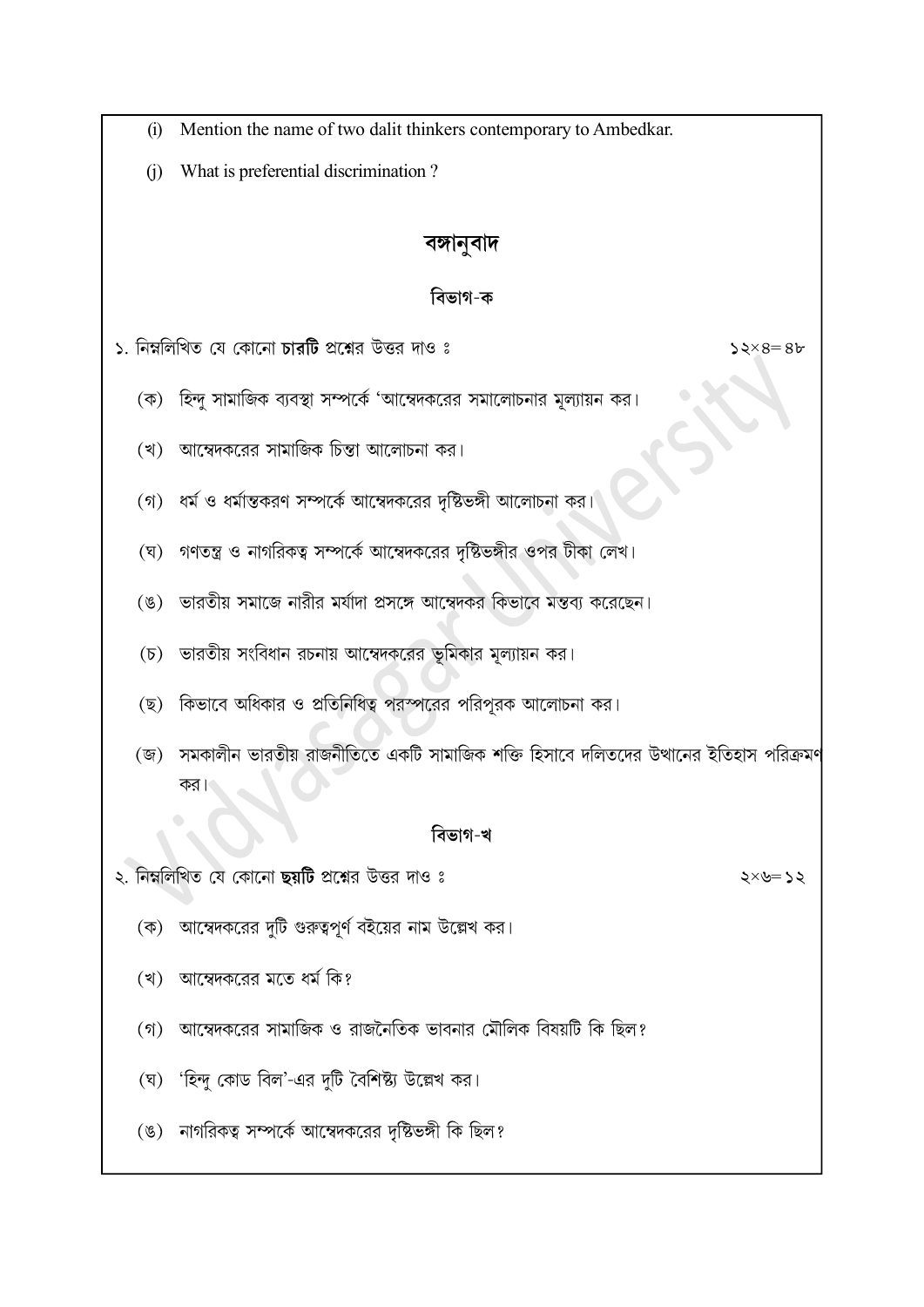- (চ) পুনা চুক্তি কত সালে স্বাক্ষরিত হয়েছিল?
- (ছ) অধিকার সম্পর্কে আম্বেদকরের ধারণা কি ছিল?
- (জ) গণ পরিষদ কোন সালে আহুত হয়েছিল?
- (ঝ) আম্বেদকরের সমকালীন দুজন দলিত চিন্তাবিদের নাম লেখ।
- (ঞ) প্ৰাৰ্থিত বৈষম্য বলতে কি বোঝ?

## Santali Version

### $0700909 - 8$

 $\alpha$ . iahan ge Tungga, buba segara ol me ap de  $\alpha$  - 12×4 = 48

- $\Omega$ . WADPD LOUONAD NZNOLOSO APADONZ "OUNZPOOS OS  $120$
- $0.$  and  $2902$  ag lauar aloca. ap alocation  $0.$
- $G.$   $\theta$ 82248 ar  $\theta$ 8448003280 and  $\theta$ 36 and and  $\theta$  and  $\theta$ .  $Q2090C$   $D7090C$ .  $9P$   $Q21$
- $f$  . GOZOODZONO ON ZOGONODOO APADOOZ OUVZPDON OG PAL- $W$ <sub>D</sub> $R$  and  $W$  and  $W$  and  $W$  and  $W$
- $\rm p.$  09929069 LICED as bear bedag used the reformed municipal ତ୍ତର ବାର୍ଯ୍ୟ ବାର୍ଯ୍ୟ କରିଥିଲେ ।
- $\mathfrak{D}$ .  $\mathfrak{D}$  $\mathfrak{D}$  $\mathfrak{D}$  $\mathfrak{D}$  $\mathfrak{D}$   $\mathfrak{D}$   $\mathfrak{D}$   $\mathfrak{D}$   $\mathfrak{D}$   $\mathfrak{D}$   $\mathfrak{D}$   $\mathfrak{D}$   $\mathfrak{D}$   $\mathfrak{D}$   $\mathfrak{D}$   $\mathfrak{D}$   $\mathfrak{D}$   $\mathfrak{D}$   $\mathfrak{D}$   $\mathfrak{D}$   $\mathfrak{D}$   $\mathfr$
- $b.$   $B29$  p2 $b302$  a.G $93.57$  as  $D3007$ Ca& $3092$  dat  $W32$  as untimided  $ZC$   $U2ZU2ZO$   $U3C0C$ , apolleng  $U2$
- i). Lauabarar waadaaaa dawraaa os uarpa.g Lauaiyab Laboa  $DZb202$   $R2D70$  be agnos be paigre oz ragam bewar a.a.s oz  $8D$   $(121)$